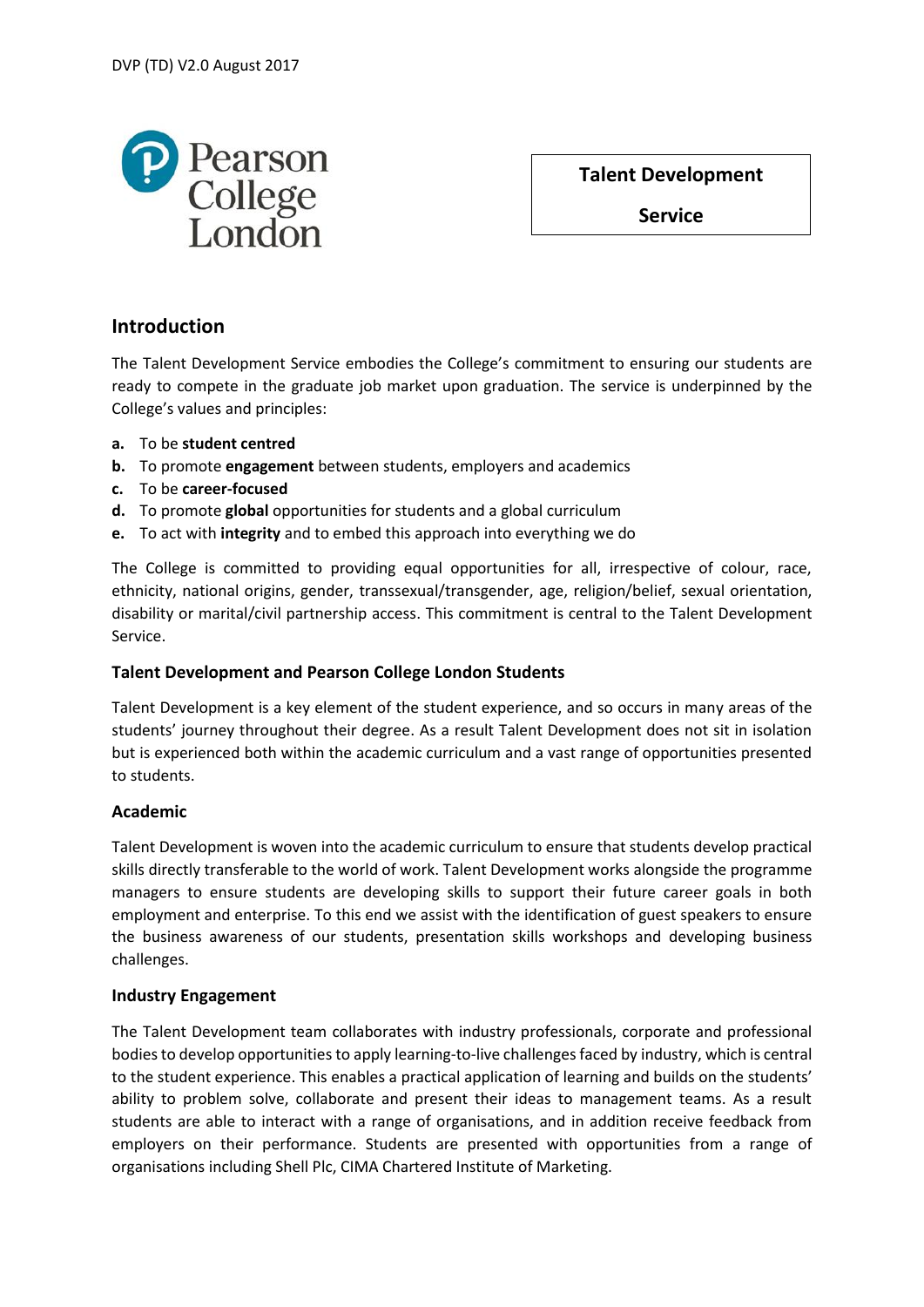#### **Talent Development Workshops**

The Talent Development team run a series of workshops throughout the academic year tailored to each year group. The focus of Level 4 workshops is to provide students with the opportunity to explore careers, engage in volunteering to build skills and experience, in order to identify work experience opportunities for the summer period. Central to these workshops is student's ability to gain experiences to enhance their CVs and LinkedIn profile. Level 5 workshops build on this foundation and encourage students to develop their skills in order to be able to perform effectively on internships and other work experience. The workshops also provide opportunities for students to familiarise themselves with graduate selection processes, to enable students to compete for opportunities upon graduation. Level 6 students are further prepared to compete in the graduate market, but due to work load, the focus is more on one-to-one sessions to provide more targeted support. Workshops are delivered by a range of organisations including employers, professional trainers and networks.

### **One-to-Ones**

All students are encouraged to book a one-to-one with the Talent Development team, which often takes the form of a coaching session. The purpose of the one-to-one is to provide tailored guided support to students. Students are encouraged to reflect on their experiences, review possible career options and develop an action plan for their next steps. One-to-ones enable the Talent Development team to gain a better understanding of the students' aspirations and goals. These are often recorded, so opportunities can be more targeted to students interested in specific fields.

#### **Professional Networks**

Participation in professional networks is actively encouraged, as networking is key to securing opportunities and gaining valuable insights into various careers. To this end we encourage students to attend events. The Talent Development team also build links with the networks to run events at the College, therefore students are provided with opportunities to network with professionals on campus.

#### **Volunteering**

'Contribute' is the Pearson College London volunteering award, which recognises students' efforts to fundraise and volunteer for charities. A volunteering fair is held in the Autumn semester to present students with opportunities from a range of charities to develop skills and gain experience.

#### **Competition**

Students are actively encouraged to participate in external competitions. In the past the students have participated in the University Business Challenge, Google Adwords competition, L'Oreal Brainstorm and 3 Mobile challenge.

#### **Get Involved**

The main premise of the Talent Development Service is that students need to "Get Involved". A degree alone is not sufficient to compete in the graduate market. Students need to develop an array of skills and attributes in order to be successful upon graduation. As a result, the Talent Development Service creates a wide variety of opportunities for students to develop the skills valued by employers.

#### **Summary**

As stated, the Talent Development Service is key to the Pearson College London student experience. Our graduates are well rounded upon graduation, with the ability to apply their learning to challenges faced by businesses. Students have a range of focused, targeted opportunities to develop throughout